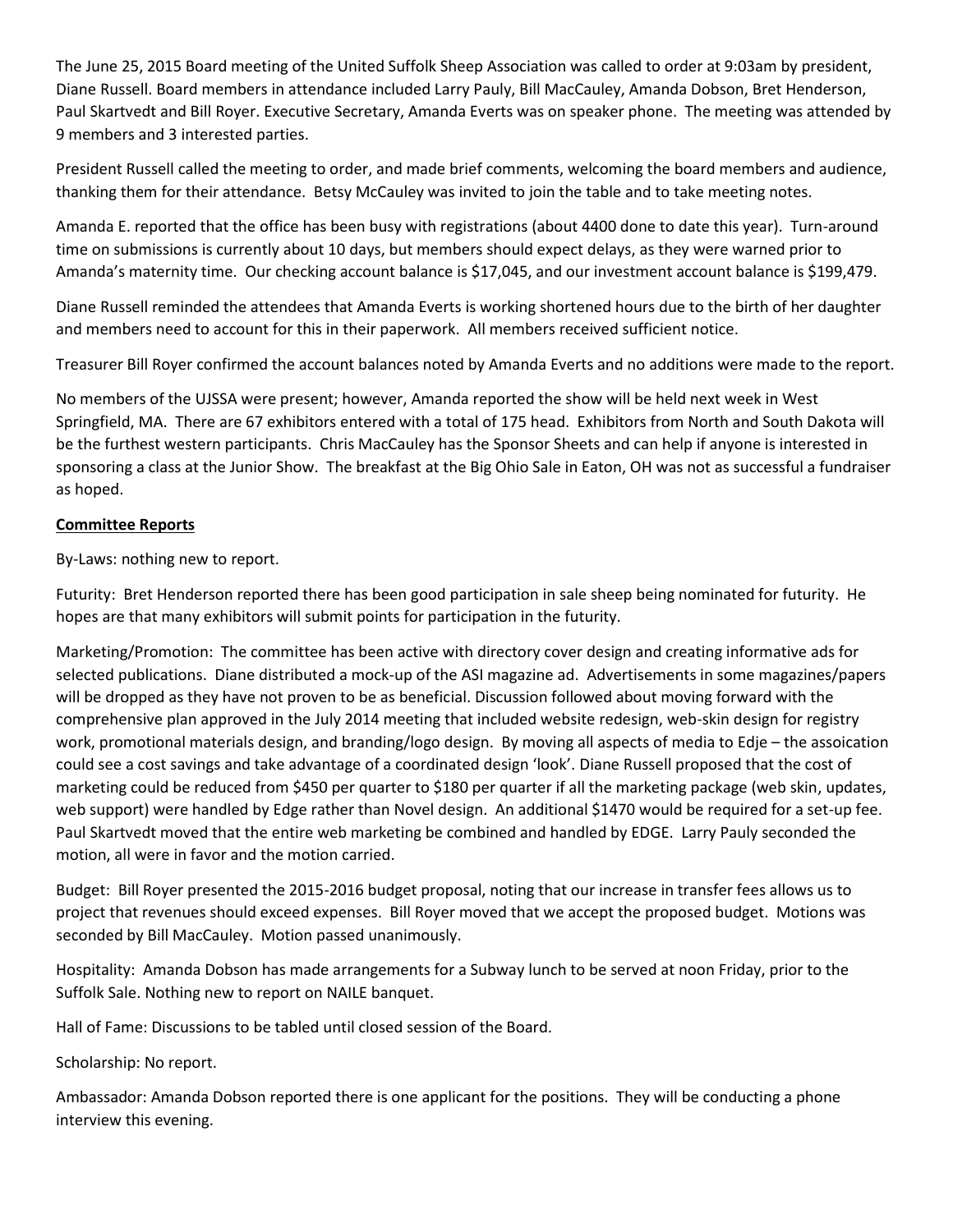NAILE market lamb program: Paul Skartvedt reported there will be additional promotional information included in the book for NAILE.

Performance: The committee has submitted a resolution to be considered by the Board of Directors. L The board discussed the following points; -clarity on understanding the resolution, and –the value of the resolution as it applies to the priorities of the 2013 strategic goals. Bill MacCauley proposed the resolution statement be simplified:

"In an effort to recognize and promote the Suffolk breed; We the board of the USSA recognize the importance of production data analysis through the NSIP and for those Suffolk breeders whose focus and purpose is to provide the best in terminal sire genetics to the commercial industry, we recommend its use."

Diane proposed the reworded resolution statement be accepted by the board. All were in favor.

It was suggested by Blair Summey, member from California, that the NSIP program should be promoted in the west and people should be educated in what the benefits of the NSIP program are. Diane stated this could be coordinated through Matt Beals, the Suffolk representative.

## **Old business**

Fall retreat: Diane Russell stated that a fall retreat was not feasible as there were too many conflicts among the board members to be able to schedule a full weekend retreat. She suggested a half or full day could be accomplished at NAILE if members were in agreement.

## **New Business**

NAILE: the official schedule for Louisville events has not yet been posted. If the Suffolk show is on Monday, as we anticipate, the Annual meeting/banquet will most likely be on Saturday or Sunday evening. Time and dates for all our Louisville meetings and events will be set as soon as we get verification of the schedule.

Lamb Giveaway: In 2014 there was only one applicant last year and he has gotten his lamb. Diane asked if there is a need to continue the program, it was difficult to find a breeder in the area if the winner was from the west coast. Bill MacCauley stated it is a great way to promote the breed to non-Suffolk breeders. He will head up the program and will donate a lamb. Paul Skartvedt and Larry Pauly will also donate lambs if the winner is from the Midwest or West.

Giving our priorities feet and wings: The handout entitles "putting feet & wings on our priorities" was given out. (see attached document). Several suggestions were listed that have been received by Pres. Russell over the past several months. This list of ideas are to be given consideration by board members, and addressed at a later meeting to determine their merit.

Dan Willoughby spoke about an online sale – Super Suffolk Sale Weekend. He charges 10% commission but has given back 3% to the associations. Some associations also have charged a fee. For example, he has made the Southdown association \$4,500 in futurity nominations alone. The key to success is PROMOTION. The best timing for a sale is 2-3 weeks prior to a big sale for travel arrangements. It was suggested 2 sales be set up to support the east and west coasts. Dan stated that web casting could also be arranged at on site events. The board reacted very favorably to this presentation and will give it further consideration.

Genetic Recovery Program – Diane stated she had several breeders very disappointed that the board back tracked on the percentage program. Diane suggested there should be a way to reinstate a flock that is not current in their registrations as 5 generations is a very long time to wait.

Including boxes on registration papers to indicate performance or NSIP records are available – Diane suggested this modification so that buyers would be aware of the data that was available. The association would not be required to keep the data, it would be between the buyer and seller